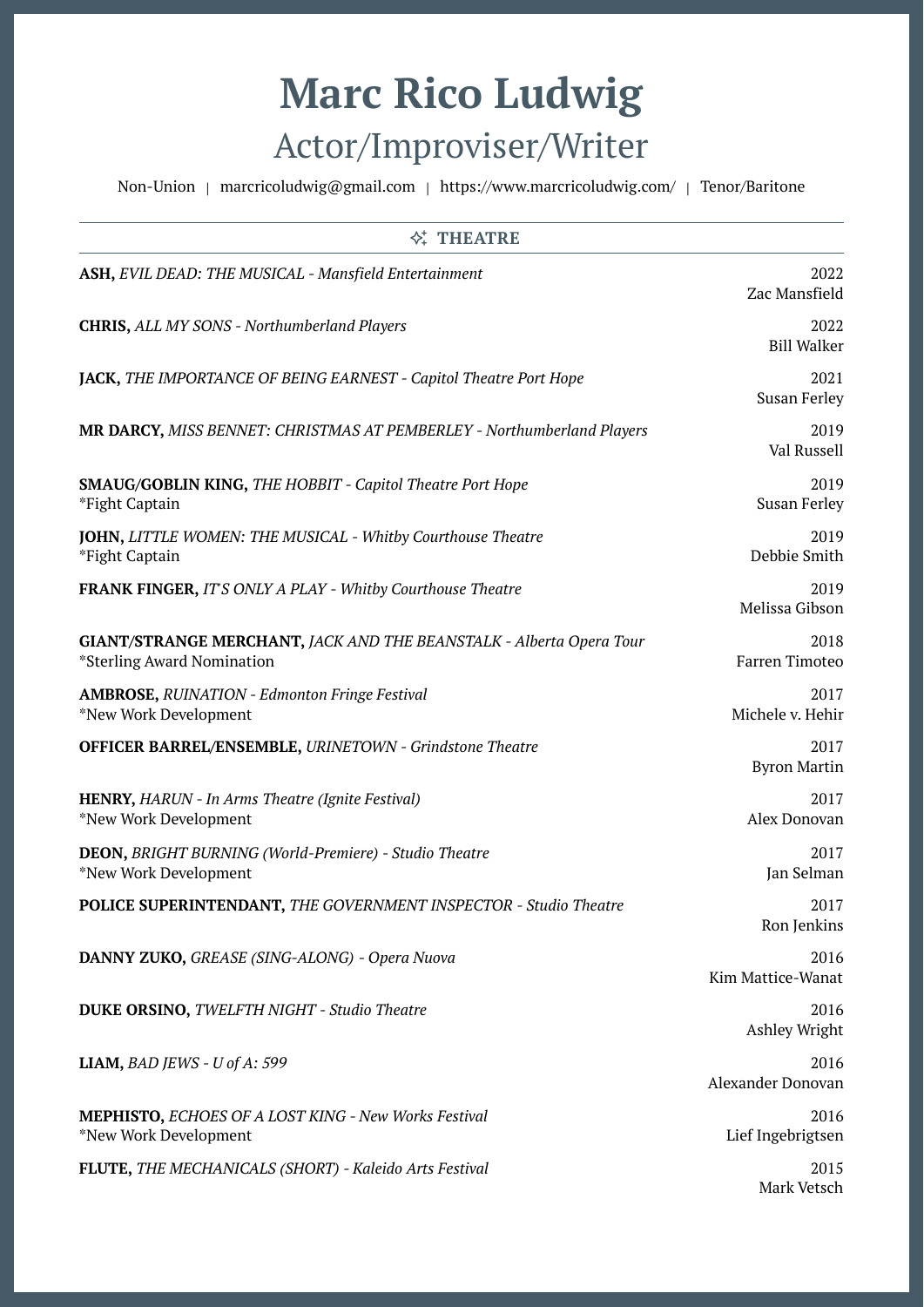| THE MONSTER, FIGHT NIGHT (CLASS OF 2017)<br>*Self-Written/Performed      | 2015<br>Self-Directed   |
|--------------------------------------------------------------------------|-------------------------|
| KING CORN, THE TAINTED IVORIES (A CLOWN SHOW)<br>*Self-Written/Performed | 2015<br>Michael Kennard |
| REVEREND BROWN, INHERIT THE WIND - U of A: BFA                           | 2015<br>Sandra Nicholls |
| <b>POLICE SERGEANT, THE GOVERNMENT INSPECTOR - Citadel Young Company</b> | 2014<br>Dave Horak      |
| <b>SEYMOUR, LITTLE SHOP OF HORRORS - High School Production</b>          | 2013<br>Mrs Barnes      |
| <b>BRINDSLEY, BLACK COMEDY - High School Production</b>                  | 2011<br>Leah Hardy      |
| <b>MALE ACTOR, THIS IS A PLAY - High School Production</b>               | 2011<br>Sarah Culkin    |
| ROMEO, THE SEUSSIFICATION OF ROMEO & JULIET - Jr High Production         | 2009<br>Ms McDougall    |
| <b>SMEE, PETER PAN - Jr High Production</b>                              | 2008<br>Mrs DeGagne     |

|  | w<br>٧ |
|--|--------|
|--|--------|

| <b>DETECTIVE SILVER, DARKSTEAD (Season 1) - Podcast</b><br>Principle                                                                                            | $2022$ – present<br><b>Gibb Smith Productions</b>   |
|-----------------------------------------------------------------------------------------------------------------------------------------------------------------|-----------------------------------------------------|
| <b>NARRATOR, TALES OF THE WASTED WEST (Season 1) - Podcast</b><br>Principle                                                                                     | $2021$ – present<br><b>WMUC</b>                     |
| AS SELF, PACE TECHNICAL - Training Videos/Courses                                                                                                               | $2020$ – present<br>Self-Directed/Written           |
| RICK, SERVING RUTH - Podcast<br>Principle                                                                                                                       | 2022<br><b>Twisted Tales of</b><br>Madness & Murder |
| 14th FLOOR NEW HIRE, NEW HIRE - Podcast                                                                                                                         | 2021<br><b>Pinball Productions</b>                  |
| <b>DETECTIVE SILVER, DARKSTEAD (Pilot) - Podcast</b><br>Principle                                                                                               | 2021<br><b>Gibb Smith Productions</b>               |
| LIAM, MOUNT OBLIVION (Episode 2) - Podcast                                                                                                                      | 2021<br>The Heap                                    |
| <b>TRAILER VOICE, That's a Wrap - Short Film</b><br>*OFFICIAL SELECTION for Toronto Lift-Off, Hollywood North, London Worldwide<br><b>Comedy Film Festivals</b> | 2019<br><b>Toronto Film School</b>                  |
| NARRATOR, GET READY FOR UALBERTA CONVOCATION! - Youtube Video                                                                                                   | 2017<br>University of Alberta                       |
| e, FILM                                                                                                                                                         |                                                     |

**EXTRA,** *UNRELEASED - Music Video* 2022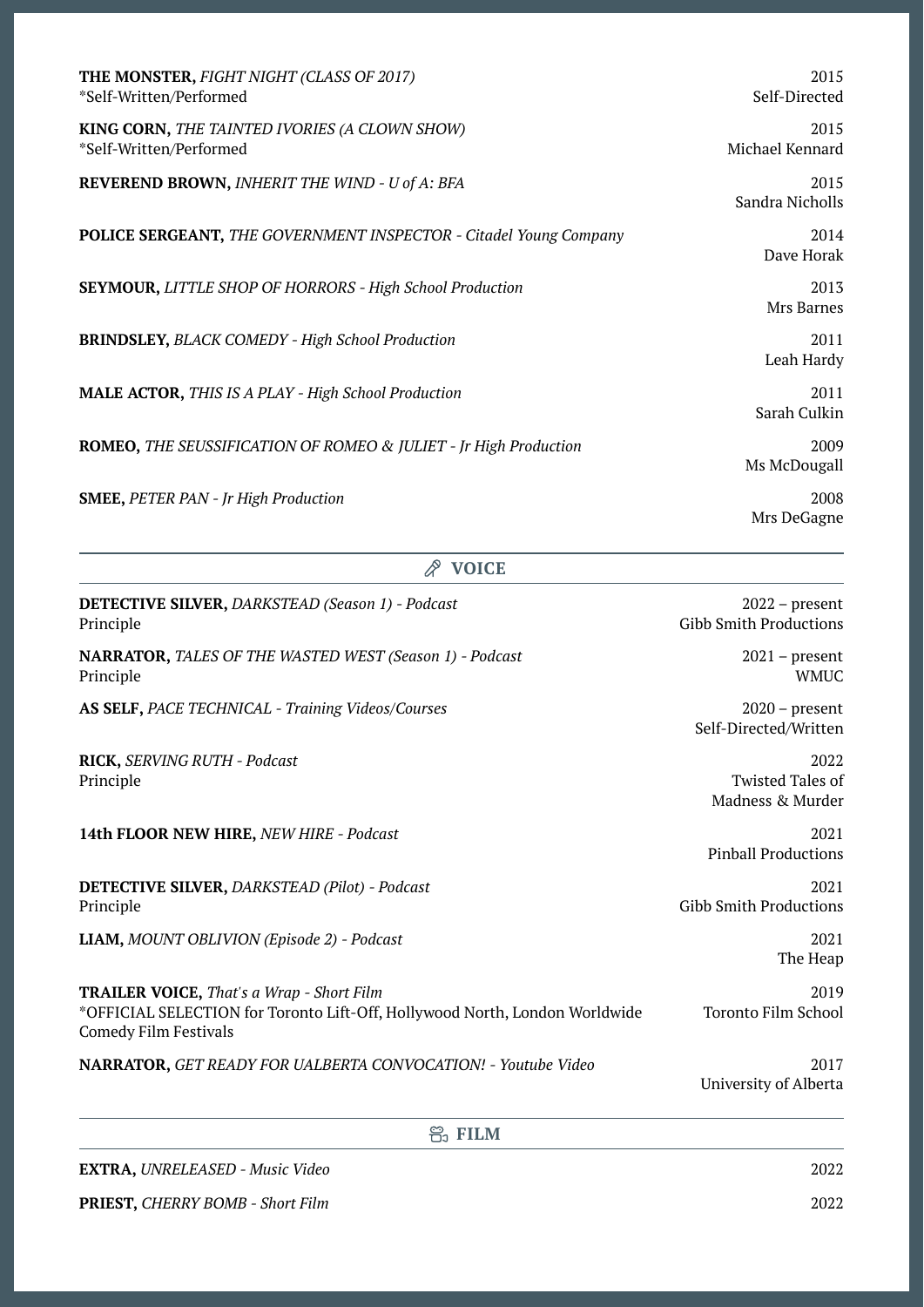| <b>EXTRA, ABIGAELLE ET LE DATE COACHING - Web Series</b>  | 2019 |
|-----------------------------------------------------------|------|
| <b>CHRIS, NICE TRY NARCS - Short Film</b>                 | 2017 |
| <b>DRUNK DRIVER, NIGHT TIME DRIVER - Short Film</b>       | 2017 |
| <b>PARTIER, LIVIN' ON SUMMERTIME - Music Video</b>        | 2016 |
| <b>EXTRA, THE AMAZING RACE CANADA - Television Series</b> | 2015 |

## **TRAINING**

## *KH Casting 2021 University of Alberta Bachelor of Fine Arts, Major in Acting 2013-2017 Citadel Young Company 2013*

**Scene Study/Acting:** Sandra Nicholls, Kate Weiss, Beau Coleman, Jan Selman, Shannon Boyle, Karen Goerzen, Simon Mallett, Geoffrey Brumlik, Tami Dowler-Coltman, Nicola Elson, Mieko Ouchi, Karen Johnson-Diamond

**Voice & Dialects/Alexander Technique:** David Ley, Betty Moulton, Shannon Blanchet, Jane McFarlane, Gerry Trentham

**Singing:** Kim Mattice-Wanat, Don Horsburgh, Shannon McCracken, Ryan Sigurdson, Vern Slipetz, Kimberley Denis, David Wilson

**Stage Combat:** Jean-Pierre Fournier, Jade McRae

**Dance & Movement:** Marie Nychka, Lin Snelling, Linda Rubin, Nancy Sandercock, Gerry Morita, Amber Borotsik, Dave Horak, Maureen Tigner-Morison, Laura Krewski, Linette Smith

**Clown, Mask + Puppetry:** Michael Kennard, Jan Henderson, Alice Nelson, Kyla Read, Stephen Heatley, Brad Brackenridge

**Film:** Francis Damberger

**Voice Acting:** Steph Lynn Robinson, Krystal Meadows, Ted Sutton, Craig Mason

**Theatre Design & Tech:** Marissa Kochanski, Valmai Goggins, April Viczko, Roger Schultz, Larry Clark, Jon Price, Jeff Osterlin, Mathew Skopyk

| <b>OTHER</b>                                                                                                              |                  |
|---------------------------------------------------------------------------------------------------------------------------|------------------|
| PERFORMER/DIRECTOR/INSTRUCTOR, UNTITLED IMPROV TROUPE                                                                     | $2022$ – present |
| <b>INSTRUCTOR, PETERBOROUGH ACADEMY OF PERFORMING ARTS - Improv</b>                                                       | $2022$ – present |
| PLAYWRIGHT,<br>"A CANADIAN FOR A CANADIAN" + "THE LAST LOVE LEFT" - Theatre Productions                                   | $2019$ – present |
| <b>SCREENWRITER, "M.I.A.", "TYA: THEATRE FOR YOUNG A-HOLES", "ODDYSEY OF</b><br>JANUS", "LAYERS" + "DALLAS" - Screenplays | $2018$ – present |
| <b>INSTRUCTOR, NORTHUMBERLAND PLAYERS - Acting</b>                                                                        | 2020             |
| PERFORMER, THE 11 O'CLOCK NUMBER (LONGFORM MUSICAL IMPROV SHOW) -<br>Weekly @ Grindstone Theatre                          | $2018 - 2019$    |
| PERFORMER/DIRECTOR/WRITER,<br>BLACKOUT SKETCH COMEDY - Monthly Sketch Show @ Grindstone Theatre                           | $2018 - 2019$    |
| <b>EDUCATOR, TRICKSTER THEATRE - Devised Theatre</b>                                                                      | $2017 - 2018$    |
| STANDARDIZED PATIENT,<br><b>UNIVERSITY OF ALBERTA, National Medical Examinations</b>                                      | $2014 - 2018$    |